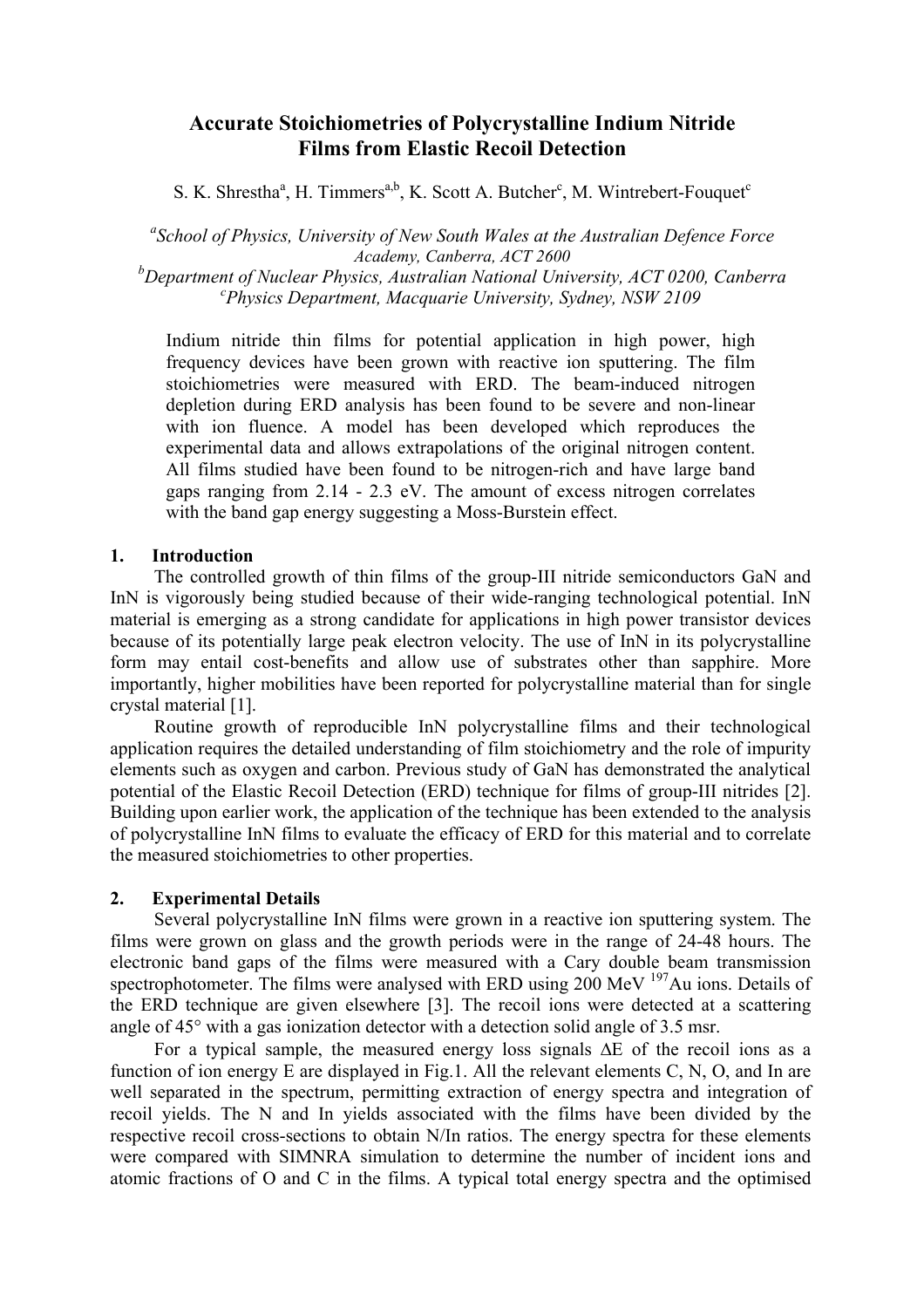

Fig.1: A 2D spectrum from the ERD analysis of a typical polycrystalline InN film grown on glass. The labels indicate groups of events associated with a specific element.



Fig.2: Energy spectra for recoil ions from sample A in comparison with a simulation using the program SIMNRA, which agrees well with the data. For clarity the spectra have been shifted upwards by constant numbers of counts.

SIMNRA simulation are displayed in Fig. 2. The atomic fractions obtained are indicated in Table 1.

#### **3. Results and Discussion**

For two representative samples, Fig. 3 shows the measured N/In and N/Ga ratios as a function of projectile ion fluence during ERD analysis. The data for N/Ga are from previous work [2]. Since the count rate for the group-III element is essentially constant with incident fluence in both cases, the decrease of the ratio is due to the loss of nitrogen from the film. The nitrogen depletion is near-linear for GaN, allowing reliable extrapolation of the original



Fig.3: N/Ga (red symbols) and N/In (blue symbols) ratios versus the fluence of projectile ions during ERD analysis for a GaN and an InN film, respectively. The data for GaN can be approximated with a straight line (red). The strong depletion of N in the case of InN is well reproduced by a two-parameter function derived from a depletion model for nitrogen. The best fit with this function is shown as a blue curve.

value. For InN, however, the depletion is non-linear and rapid. Without knowledge of the functional relation between nitrogen content and incident fluence, a reliable determination of the initial nitrogen concentration would not be possible. However, the nitrogen depletion data were found to agree with a nitrogen depletion model, which assumes formation of  $N_2$  molecules as the crucial step of the depletion process. This model suggests a functional relation between the nitrogen concentration and incident ion fluence I with two free parameters a and b. The function has the form:

$$
\frac{N}{In}(I) = \frac{1}{aI + b} \tag{1}
$$

Similar approaches have previously been successfully applied to beam-induced hydrogen depletion [4]. The quality of fits using Eq. 1 is demonstrated in Fig. 3. The model has been used to extrapolate the original N/In of the films. They are given in Table 1. The experimental uncertainties of the ratios are better than  $\pm 3\%$ , which has been confirmed by repeating analysis of sample B.